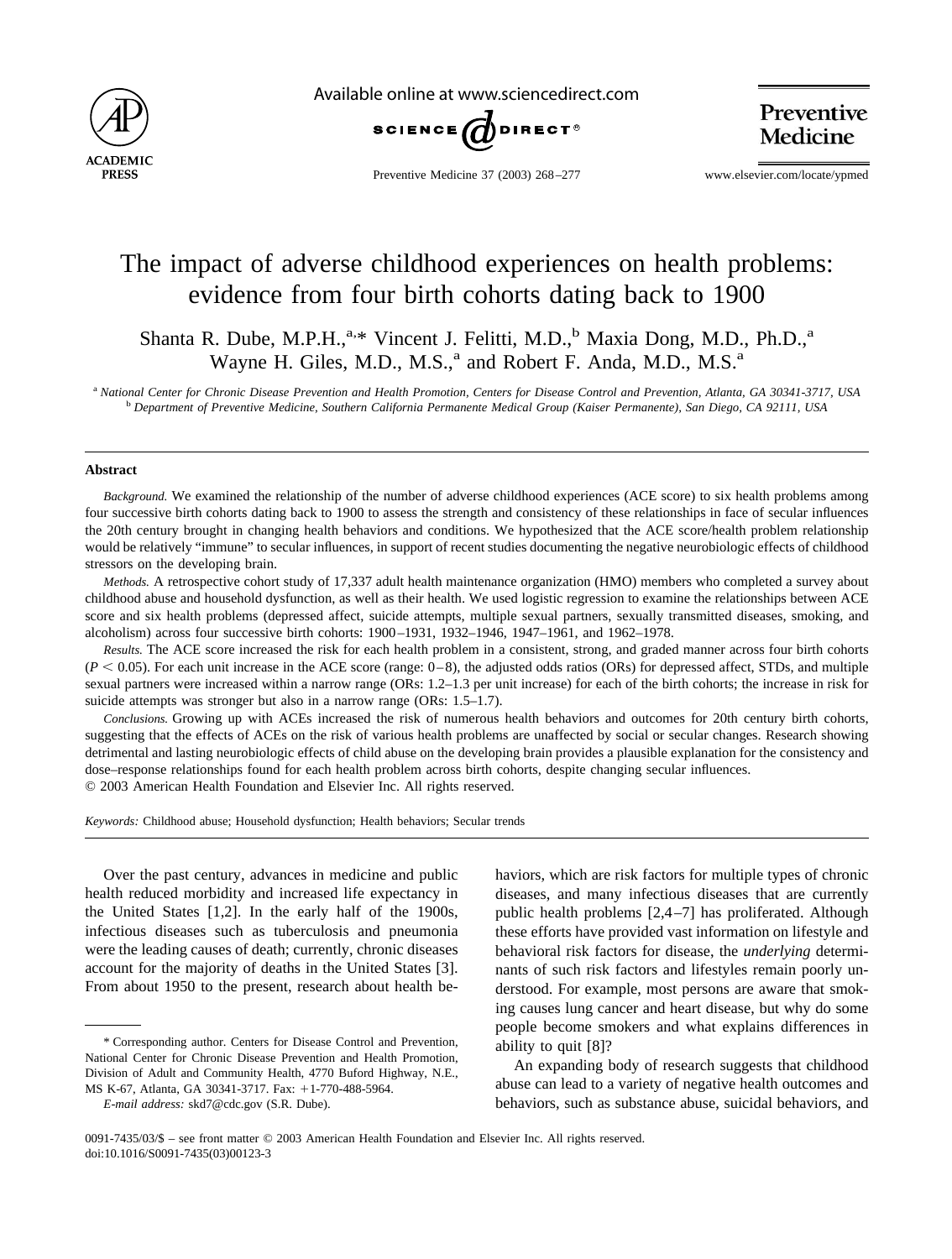depressive disorders [\[9–17\].](#page-7-0) The Adverse Childhood Experiences (ACE) Study is a large-scale epidemiological study that assesses the impact of various forms of childhood abuse and household dysfunction on a wide variety of health behaviors and outcomes from adolescence to adulthood. Because these types of experiences rarely occur in isolation and are highly interrelated [\[18,19\]](#page-7-0) the ACE Study uses a cumulative stressor model to assess the relationship between the total number of these childhood exposure (ACE score) and various health outcomes. Recent publications from this study have repeatedly shown a strong, graded relationship between the ACE score and high-priority health and social problems such as smoking [\[19\],](#page-8-0) unintended pregnancies [\[20\],](#page-8-0) sexually transmitted diseases [\[21\]](#page-8-0), male involvement in teen pregnancy [\[22\]](#page-8-0), adult alcohol problems [\[23,24\],](#page-8-0) attempted suicides [\[25\]](#page-8-0), illicit drug use [\[26\],](#page-8-0) and leading causes of death in the United States [\[18\].](#page-7-0)

Many health behaviors and outcomes that are important in medicine and public health and that have been a focus of the ACE Study have been influenced by secular, social, and/or economic changes, as well as evolving medical and public health initiatives to alter them. For instance, certain psychiatric disorders have increased in prevalence over the past several decades [\[27–30\]](#page-8-0); suicides and suicide attempts have increased among younger cohorts [\[30,31\]](#page-8-0) as is the case when examined cross-culturally [\[32\]](#page-8-0). Economic [\[30,32\]](#page-8-0) and societal influences [\[28\],](#page-8-0) as well as campaigns to increase screening for depressive disorders [\[33\]](#page-8-0) have been postulated as reasons for these secular trends.

Sexual behaviors have also changed due to social influences [\[34\].](#page-8-0) Over the past several decades a trend for younger age at first intercourse [\[34,35\]](#page-8-0), later age for first marriage [\[34,36\],](#page-8-0) and higher rates of divorce [\[36,37\]](#page-8-0) have emerged. These trends likely contributed to increases in the number of sexual partners over a lifetime as well as the increased risk for STDs, especially among adolescents [\[34,36\].](#page-8-0)

The prevalence of alcohol and tobacco use have changed considerably over the past century [\[38\]](#page-8-0). For example, the NLAES study also found that alcohol use in early adulthood (ages 20 through 24) was less than 50% for those born between 1894 and 1937 (pre-World War II), whereas it was 75% for those born between 1968 and 1974 (Vietnam War era) [\[39\]](#page-8-0). Trends in cigarette smoking are among the most notable of these secular influences, due to factors such as changing attitudes about the social desirability of smoking, sales taxes, and the dissemination of information about their health effects. Per capita cigarette consumption in the United States was very low from 1900 untill 1917, peaked in 1960, and has declined significantly since the Surgeon General's report in 1964 [\[40,41\].](#page-8-0)

In this study we examine the graded relationship between the ACE score and six health problems among four successive birth cohorts dating back to 1900 to assess the strength and consistency of this relationship in the face of powerful secular influences. Because of recent studies documenting the negative and lasting neurobiologic effects of childhood trauma/stressors on the developing brain [\[42,43\]](#page-8-0) we hypothesized that the ACE score/health problem relationship would be resistant or "immune" to secular influences, such as changing social attitudes and the dissemination of health information that primarily exert their influence on adolescents and adults. Specifically, we assessed the strength and consistency of the relationships between the ACE score and depressed affect, suicide attempts, multiple sexual partners, sexually transmitted diseases smoking, and alcoholism for the following successive birth cohorts: 1900–1931, 1932– 1946, 1947–1961, and 1962–1978. We reasoned that if the ACE score increased the risk for each of these health problems across birth cohorts in a consistent and graded manner, this would suggest that these types of childhood experiences exert an effect irrespective of the social, economic, political, and secular influences specific to the era in which these persons were born and raised.

# **Methods**

The ACE Study is a collaboration between Kaiser Permanente's Health Appraisal Center (HAC) in San Diego, California, and the U.S. Centers for Disease Control and Prevention. The ACE Study was approved by the institutional review boards of Kaiser Permanente, Emory University, and the U.S. Department of Health and Human Services. Potential participants were sent letters that accompanied the ACE Study questionnaire informing them that their participation was voluntary and their answers would held in strictest confidence and would never become part of their medical record.

#### *Study population*

The study population was drawn from the HAC, which provides standardized medical, psychosocial, and preventive health evaluations to adult members of Kaiser Health Plan in San Diego County. In any 4-year period, 81% of the adult members obtain this service and over 50,000 members are evaluated yearly. Thus, data from the HAC represents the experiences and health of a majority of adult Kaiser members in San Diego. Additionally, their visit to the HAC is primarily for the purposes of complete health assessments, rather than symptom or illness-based care.

All persons evaluated at the HAC complete a standardized questionnaire, which includes health histories and health-related behaviors, a medical review of systems, and psychosocial evaluations. This information was included in the ACE Study database.

Two weeks after their HAC evaluation, each person who was evaluated at the HAC between August 1995 and March 1996 (wave 1) and June and October 1997 (wave 2) received the ACE Study questionnaire by mail. The questionnaire collected detailed information about ACEs (e.g.,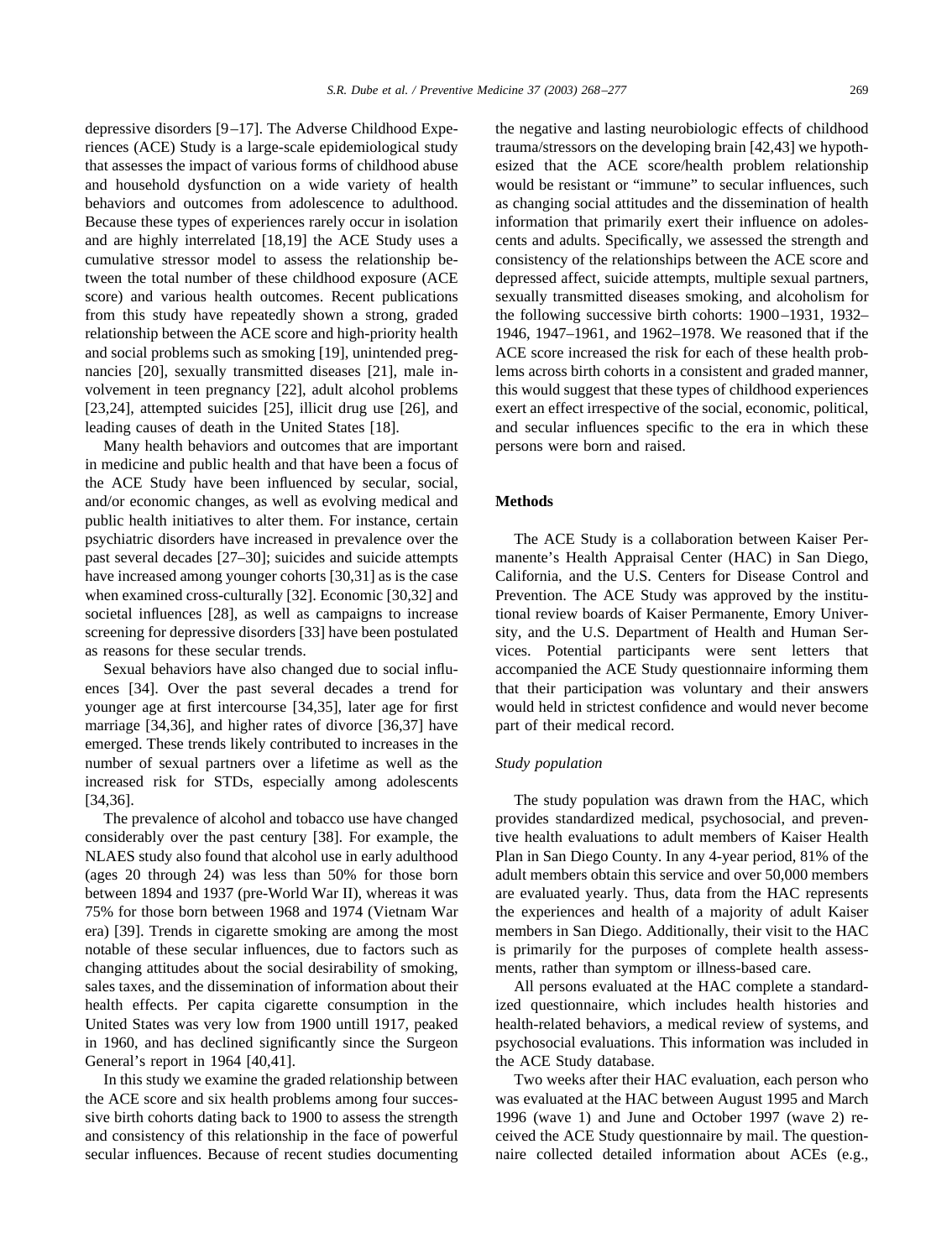abuse), household dysfunction (e.g., domestic violence), and health-related behaviors from adolescence to adulthood. Wave 2 respondents were asked detailed questions about health topics than analysis of wave 1 data had shown to be important [\[18\].](#page-7-0) The response rate for both survey waves combined was 68%, for a total of 18,175 responses.

We excluded 754 respondents who coincidentally underwent examinations during the time frames for both survey waves. The unduplicated total number of respondents was 17,421. After exclusion of 17 respondents with missing information about race and 67 with missing information about educational attainment, the final study sample included 95% of the respondents (17,337/18,175) (Wave  $I=8,708$ , Wave  $II=8,629$ ).

# *Assessment of representativeness, and response or reporting bias*

In Wave I, the HAC questionnaire data were abstracted for both respondents and *nonrespondents* to the ACE Study questionnaire, enabling a detailed assessment of the representativeness of respondents in terms of demographic characteristics and health-related issues. Results of this analysis have been published elsewhere [\[44\]](#page-8-0). Briefly, nonrespondents tended to be younger, less educated, or from racial/ ethnic minority groups. After controlling for demographic differences, health behaviors such as smoking, alcohol or drug abuse, and health conditions such as heart disease, hypertension, obesity, and chronic lung disease *did not differ* between respondents and nonrespondents. Thus, there was no evidence that the general health of respondents and nonrespondents differed.

In addition, questions allowed assessment of the strength of the relationship between childhood sexual abuse and health behaviors, diseases, and psychosocial problems; the strength of these relationships was virtually identical for respondents and nonrespondents [\[44\]](#page-8-0). Thus, there was no evidence that respondents to the ACE Study questionnaire were biased toward attributing their health problems to childhood experiences such as sexual abuse [\[44\]](#page-8-0).

# *Definitions of adverse childhood experiences (ACEs)*

Questions used to define ACEs are listed in [Table 1](#page-3-0). All questions about ACEs pertained to the respondents' first 18 years of life ( $\leq$ 18 years of age). For questions adapted from the Conflict Tactics Scale (CTS) [\[45\]](#page-8-0) there were five response categories: "never," "once or twice," "sometimes," "often," or "very often." We defined three types of childhood abuse: emotional abuse (two questions), physical abuse (two questions), or contact sexual abuse (four questions) by Wyatt [\[46\].](#page-8-0) In addition, we defined five exposures to household dysfunction during childhood: exposure to substance abuse (defined by two questions) [\[47\]](#page-8-0), mental illness (two questions), violent treatment of mother or stepmother (four questions) [\[45\]](#page-8-0), criminal behavior in the household (one question), and parental separation or divorce (one question). Respondents were defined as exposed to a category if they responded "yes" to one or more of the questions in that category. The total number of these exposures (range: 0–8) was summed to create the ACE score. Due to small sample sizes, ACE scores of 4 or more were combined into one category  $(\geq 4)$ . Thus, analyses were conducted with the summed score as four dichotomous variables (yes/no) with 0 experiences as the referent.

# *Definition of birth cohorts*

The four birth cohort groups were based on respondents' age at entry into the study using 15-year increments, with the exception of the cohort dating from 1900 to 1931. Due to small sample sizes we combined 1900–1915 and 1919– 1931. The four cohort groups have been used in prior reports from the ACE Study that examined the associations of the ACE score on male involvement in teen pregnancy and illicit drug use by birth cohort [\[26,48\].](#page-8-0)

# *Definition of selected health behaviors and health outcomes*

#### *Mental health*

*Depressed affect.* Depressed affect was defined as a "yes" response to the question that was included in both ACE Study survey waves "Have you had or do you now have depression or feel down in the dumps?" We compared the measure of depressed affect to a validated screening tool developed by the Rand Corporation for lifetime prevalence of major depression or dysthymia (which was available for ACE survey Wave I only) [\[49\].](#page-8-0) In this comparison ( $2 \times 2$ table), lifetime depressed affect was significantly associated with the validated measure [\[49\]](#page-8-0) ( $X^2 = 1476$ , *df* = 1; *P* < 0.0001); the sensitivity, specificity, and predictive value positive for lifetime depressed affect were 83, 60, and 87%, respectively.

*Lifetime suicide attempt (ever attempting suicide).* Attempted suicide was defined as a "yes" response to the question "Have you ever attempted to commit suicide?" Using data available from Wave II only, the mean number of suicide attempts (standard deviation) was 1.6 (.91); the range was 1–4 times; 75th and 95th percentiles were 2 and 4, respectively. Number of attempts did not differ between men and women or according to the ACE Score.

#### *Sexual health*

*Multiple sexual partners.* Defined as having 30 or more sexual partners over a lifetime.

*Sexually transmitted diseases.* A "yes" response to the HAC question: "Have you ever been treated for or told you had any venereal disease?"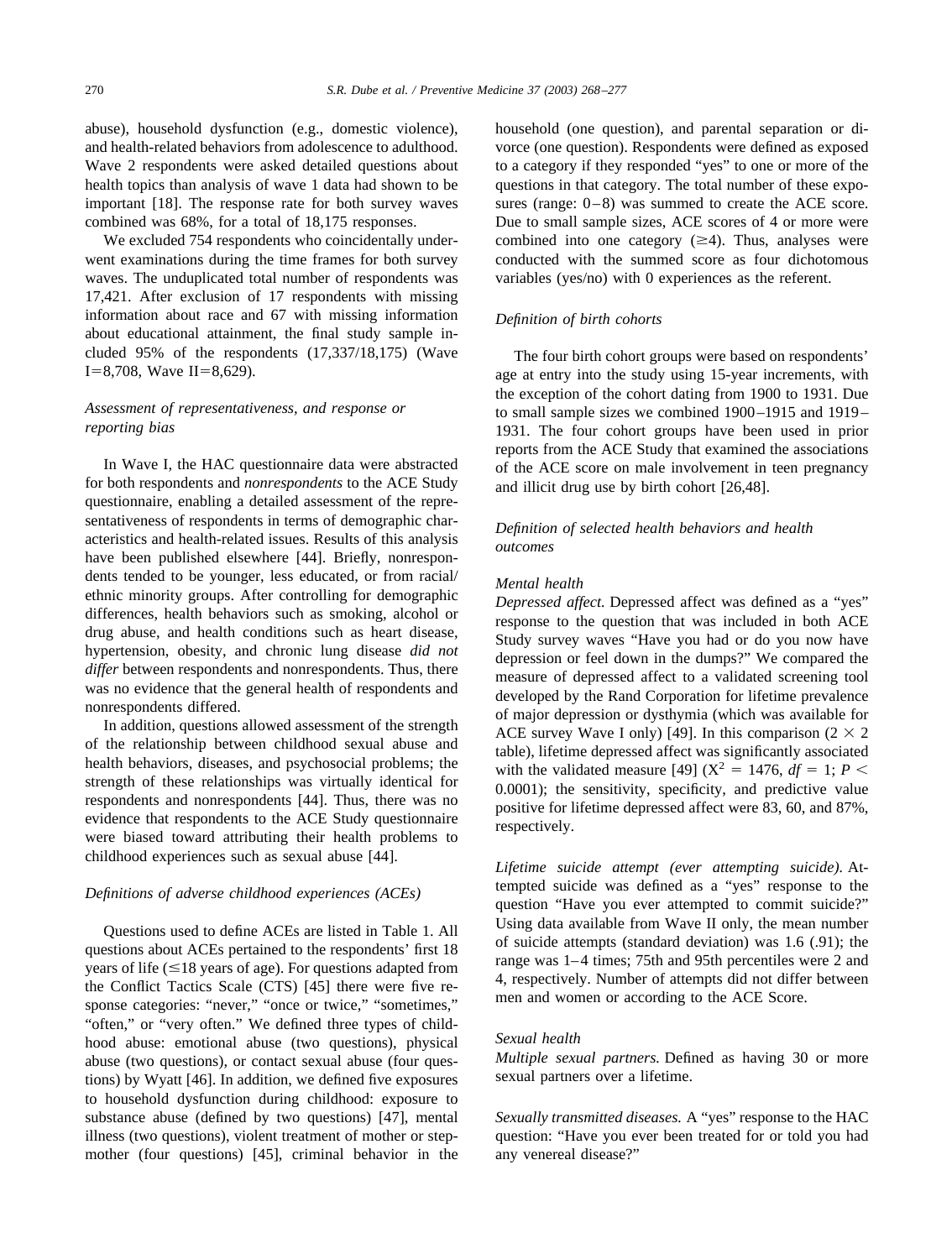<span id="page-3-0"></span>Table 1

Definition and prevalence of each category of adverse childhood experience and ACE score by sex

| Childhood abuse                                                                                  | Women<br>$(N = 9,367)$ | Men<br>$(N = 7,970)$ | Total<br>$(N = 17,337)$ |
|--------------------------------------------------------------------------------------------------|------------------------|----------------------|-------------------------|
| Emotional                                                                                        | 13.1                   | 7.6                  | 10.6                    |
| (Did a parent or other adult in the household)                                                   |                        |                      |                         |
| 1. Often or very often swear at you, insult you, or put you down?                                |                        |                      |                         |
| 2. Sometimes, often, or very often act in a way that made you that you might be physically hurt? |                        |                      |                         |
| Physical                                                                                         | 27.0                   | 29.9                 | 28.3                    |
| (Did a parent or other adult in the household)                                                   |                        |                      |                         |
| 1. Often or very often push, grab, slap, or throw something at you?                              |                        |                      |                         |
| 2. Often or very often hit you so hard that you had marks or were injured?                       |                        |                      |                         |
| Sexual                                                                                           | 24.7                   | 16.0                 | 20.7                    |
| (Did an adult or person at least 5 years older ever)                                             |                        |                      |                         |
| 1. Touch or fondle you in a sexual way?                                                          |                        |                      |                         |
| 2. Have you touch their body in a sexual way?                                                    |                        |                      |                         |
| 3. Attempt oral, anal, or vaginal intercourse with you?                                          |                        |                      |                         |
| 4. Actually have oral, anal, or vaginal intercourse with you?                                    |                        |                      |                         |
| Household dysfunction                                                                            |                        |                      |                         |
| Substance abuse                                                                                  | 29.5                   | 23.8                 | 26.9                    |
| 1. Live with anyone who was a problem drinker or alcoholic?                                      |                        |                      |                         |
| 2. Live with anyone who used street drugs?                                                       |                        |                      |                         |
| <b>Mental Illness</b>                                                                            | 23.3                   | 14.8                 | 19.4                    |
| 1. Was a household member depressed or mentally ill?                                             |                        |                      |                         |
| 2. Did a household member attempt suicide?                                                       |                        |                      |                         |
| Mother treated violently                                                                         | 13.7                   | 11.5                 | 12.7                    |
| (Was your mother (or stepmother)):                                                               |                        |                      |                         |
| 1. Sometimes, often, or very often pushed, grabbed, slapped, or had something thrown at her?     |                        |                      |                         |
| 2. Sometimes, often, or very often kicked, bitten, hit with a fist, or hit with something hard?  |                        |                      |                         |
| 3. Ever repeatedly hit over at least a few minutes?                                              |                        |                      |                         |
| 4. Ever threatened with or hurt by a knife or gun?                                               |                        |                      |                         |
| Incarcerated household member                                                                    | 5.2                    | 4.1                  | 4.7                     |
| 1. Did a household member go to prison?                                                          |                        |                      |                         |
| Parental separation or divorce                                                                   | 24.5                   | 21.8                 | 23.3                    |
| 1. Were your parents ever separated or divorced?                                                 |                        |                      |                         |
| Number of adverse childhood experiences (ACE Score)                                              |                        |                      |                         |
| $\boldsymbol{0}$                                                                                 | 34.5                   | 38.0                 | 36.1                    |
| $\mathbf{1}$                                                                                     | 24.5                   | 27.9                 | 26.0                    |
| $\mathfrak{2}$                                                                                   | 15.5                   | 16.4                 | 15.9                    |
| 3                                                                                                | 10.3                   | 8.6                  | 9.5                     |
| $\geq 4$                                                                                         | 15.2                   | 9.2                  | 12.5                    |

#### *Substance use and abuse*

*Ever been a cigarette smoker.* The following question defined this behavior: "Have you smoked at least 100 cigarettes in your entire life?" A "yes" response defined ever being a smoker. The median age at initiation for smoking was 18 years for birth cohorts 1900–1931, 1932–1946, and 1947–1961 and 17 years for 1962–1978.

*Self-reported alcoholic.* A "yes" response to the question "Have you ever considered yourself to be an alcoholic?" defined self-reported alcoholism [\[47\].](#page-8-0) "Assessment of the methodological studies indicate that for the general population, self-reports of alcohol use are fairly accurate" [\[50\]](#page-8-0). Furthermore, assuring respondents of the confidentiality of their responses (which was part of the ACE Study protocol) and providing responses in a private setting (mail survey in the home for the ACE Study) also enhance the accuracy of self-reported alcohol abuse [\[50,51\]](#page-8-0). The prevalence we found for self-reported alcoholism, 6.5%, is similar to previously reported data on alcohol dependence [\[52\]](#page-8-0).

# *Statistical analysis*

All analyses were conducted using SAS (version 8.2). Adjusted odds ratios (ORs) and 95% confidence intervals (CIs) were obtained from multiple logistic regression models that estimated the likelihood of the selected health behavior or outcome with the ACE score stratified by birth cohort. Covariates in all models were included on a priori reasoning rather than using stepwise selection and included age (continuous variable), sex, race, and education (high school diploma, some college, or college graduate versus less than high school). We had no a priori hypotheses about interaction between demographic variables and the ACEs to examine. Using SAS regression diagnostics, we found no evidence of collinearity. In the data that we present herein,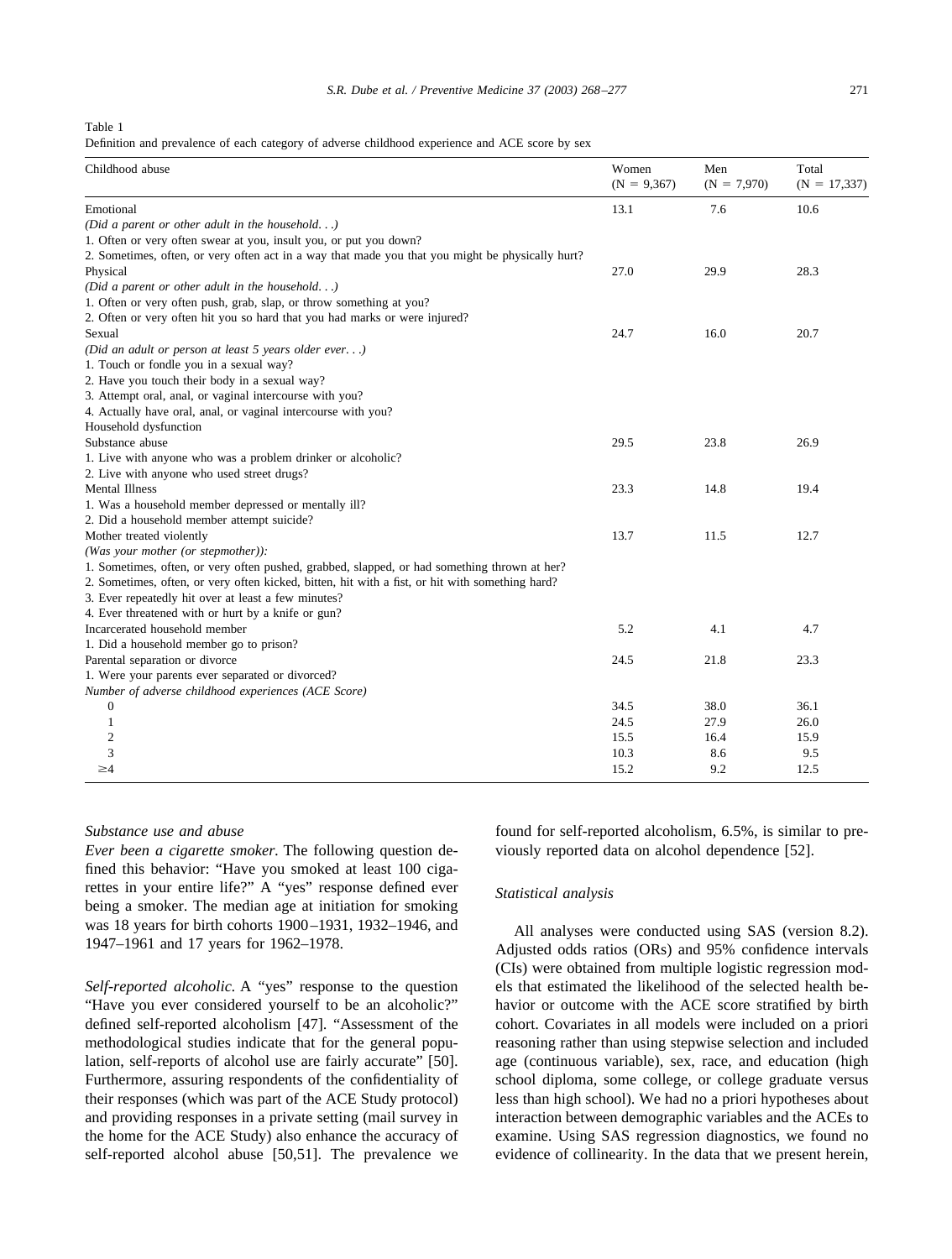<span id="page-4-0"></span>

| Table 2                                                                                                                                            |  |  |
|----------------------------------------------------------------------------------------------------------------------------------------------------|--|--|
| Prevalence and adjusted odds ratios <sup>a</sup> for the relationship between the ACE score and mental health variables stratified by birth cohort |  |  |

|                    | 1900-1931 |      |                   | 1932-1946        |      |                  | 1947-1961        |      |                  | 1962-1978 |      |                  |
|--------------------|-----------|------|-------------------|------------------|------|------------------|------------------|------|------------------|-----------|------|------------------|
| <b>ACE</b> Score   | N         | $\%$ | Odds ratio        | $\boldsymbol{N}$ | $\%$ | Odds ratio       | $\boldsymbol{N}$ | $\%$ | Odds ratio       | N         | $\%$ | Odds ratio       |
|                    |           |      |                   |                  |      | Depressed affect |                  |      |                  |           |      |                  |
| $\mathbf{0}$       | 2625      | 16.7 | 1.0 (referent)    | 1936             | 17.8 | 1.0 (referent)   | 1279             | 21.6 | $1.0$ (referent) | 415       | 21.6 | $1.0$ (referent) |
| $\mathbf{1}$       | 1540      | 19.2 | $1.2(1.1-1.4)$    | 1473             | 26.3 | $1.7(1.4-2.0)$   | 1082             | 31.3 | $1.6(1.3-1.9)$   | 419       | 27.2 | $1.3(1.0-1.8)$   |
| 2                  | 765       | 26.9 | $1.9(1.6-2.3)$    | 901              | 36.9 | $2.7(2.2 - 3.2)$ | 776              | 37.5 | $2.1(1.7-2.6)$   | 316       | 34.4 | $1.9(1.4-2.7)$   |
| 3                  | 356       | 28.1 | $2.0(1.5-2.5)$    | 555              | 38.9 | $2.8(2.3-3.5)$   | 526              | 45.1 | $2.7(2.2 - 3.4)$ | 213       | 41.3 | $2.4(1.7-3.4)$   |
| $\geq 4$           | 302       | 43.1 | $3.8(2.9-4.9)$    | 669              | 47.5 | $3.7(3.1 - 4.6)$ | 831              | 51.5 | $3.5(2.9-4.3)$   | 358       | 51.1 | $3.6(2.6-5.0)$   |
| Total <sup>b</sup> | 5588      | 20.9 | $1.3(1.3-1.4)$    | 5534             | 28.9 | $1.3(1.3-1.4)$   | 4494             | 35.0 | $1.3(1.2-1.3)$   | 1721      | 34.1 | $1.3(1.2-1.3)$   |
|                    |           |      |                   |                  |      | Suicide attempts |                  |      |                  |           |      |                  |
| $\mathbf{0}$       | 2625      | 0.6  | 1.0 (referent)    | 1936             | 1.3  | 1.0 (referent)   | 1279             | 1.2  | $1.0$ (referent) | 415       | 2.2  | $1.0$ (referent) |
| 1                  | 1540      | 0.9  | $1.5(0.8-3.2)$    | 1473             | 1.8  | $1.4(0.8-2.4)$   | 1082             | 3.1  | $2.7(1.5-5.1)$   | 419       | 4.5  | $2.1(0.9-4.7)$   |
| 2                  | 765       | 2.0  | $3.4(1.7-6.9)$    | 901              | 4.3  | $3.2(1.9-5.4)$   | 776              | 5.5  | $4.8(2.7 - 8.8)$ | 316       | 5.1  | $2.3(1.0-5.3)$   |
| 3                  | 356       | 4.2  | $7.1(3.4 - 14.7)$ | 555              | 5.6  | $3.9(2.3-7.0)$   | 526              | 3.4  | $2.8(1.4-5.7)$   | 213       | 8.9  | $4.1(1.8-9.2)$   |
| $\geq 4$           | 302       | 7.0  | $10.9(5.5-21.4)$  | 669              | 13.8 | $9.4(5.9-14.9)$  | 831              | 14.7 | $13.2(7.6-22.8)$ | 358       | 19.8 | $10.2(5.0-20.9)$ |
| Total <sup>b</sup> | 5588      | 1.5  | $1.7(1.5-1.9)$    | 5534             | 3.9  | $1.6(1.5-1.7)$   | 4494             | 5.2  | $1.5(1.4-1.6)$   | 1721      | 7.8  | $1.5(1.4-1.7)$   |

<sup>a</sup> All odds ratios adjusted for sex, race, education, and age at survey.

 $<sup>b</sup>$  Odds ratio in this row represents test for trend ( $P < .05$ ), with ACE score as an ordinal variable.</sup>

persons with incomplete information about an ACE were considered not to have had that experience. To assess the potential effect of this assumption, we repeated our analysis after excluding any respondent who had missing information on any ACE and found no substantial difference in the results.

To test for a trend (graded relationship) between the ACE score and the risk of each selected health outcome by birth cohort, we entered ACE score as an ordinal variable into logistic models, with adjustment for the demographic covariates (sex, age, race, and education). We used this test to assess the consistency of the association between the ACE score and each health problem among four birth cohorts by examining for overlapping 95% CIs.

Support for our methodology is found in an epidemiological perspective on cohort analyses as described in Rothman (1998) [\[53\]](#page-8-0). Specifically, birth cohort analyses provide a means to examine etiologic hypotheses. Toward the end of the 19th century it was accepted that disease rates could be strongly influenced by events occurring early in life [\[53\]](#page-8-0). Thus, we examine how traumatic experiences during childhood, as reported in four consecutive birth cohorts born between 1900 and 1978, affected the risk of various health problems.

## **Results**

## *Characteristics of study population*

The study population included 9367 women (54%) and 7970 men (46%). The mean age (standard deviation) was 56 (15.2) years. Seventy-five percent of participants were

white, 39% were college graduates, 36% had some college education, and 18% were high school graduates. Only 7% had not graduated from high school.

#### *Adverse childhood experiences*

The prevalence of each individual ACE and of the ACE scores is shown in [Table 1](#page-3-0). Women were more likely than men to report ACEs, with exception of physical abuse [\(Table 1\)](#page-3-0). Sixty-four percent of respondents reported at least 1 ACE. We found no substantial difference in prevalence of ACEs between Waves 1 and 2; after adjusting for base age, educational attainment, sex, and race the mean ACE score was 1.5 for both waves.

#### *Risk for health behaviors and outcomes by birth cohort*

In Table 2 we present data for mental health outcomes for each of four birth cohorts. As the ACE score increased, there was a graded increase in the likelihood of reporting depressed affect and suicide attempts for all cohorts. Compared to 0 ACEs there was a 4-fold increased likelihood of depressed affect for any of the cohorts that reported 4 or more ACEs ( $p < .05$ ). For suicide attempts there was a 9-fold to 13-fold increase for any of the cohorts if persons had reported 4 or more ACEs compared to persons with no ACEs ( $P < .05$ ).

Similarly, as the ACE score increased, the likelihood of having multiple sexual partners and reporting sexually transmitted diseases increased in a graded manner for all cohorts ( $P < .05$ ) [\(Table 3](#page-5-0)). Comparing all cohorts with an ACE score of 4 or more to those who reported no ACE,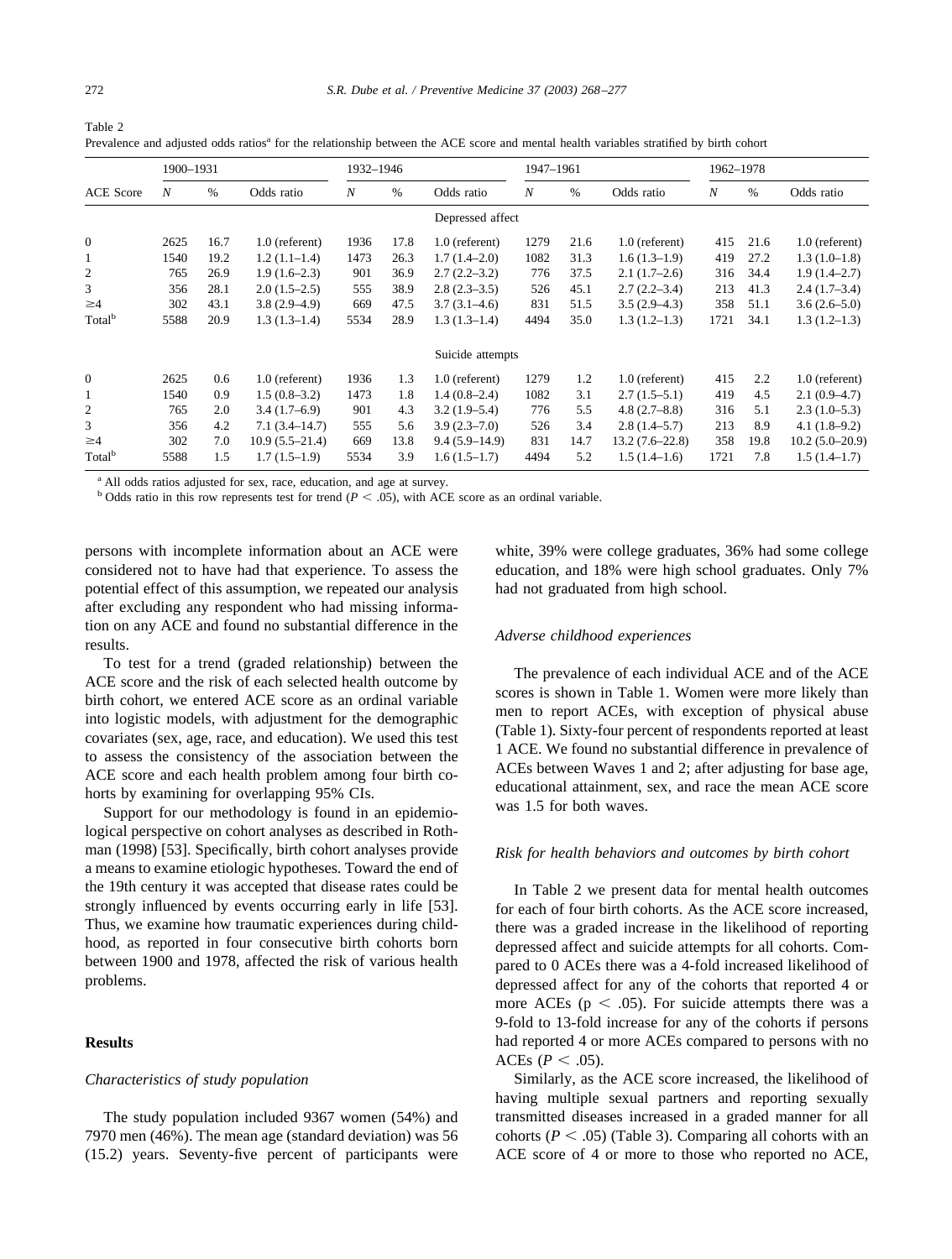<span id="page-5-0"></span>Table 3 Prevalence and adjusted odds ratios<sup>a</sup> for the relationship between ACE score and multiple sexual partners and sexually transmitted diseases, stratified by birth cohort

|                    | 1900-1931        |      |                  | 1932-1946        |      |                                                      | 1947-1961        |      |                  | 1962-1978        |      |                  |
|--------------------|------------------|------|------------------|------------------|------|------------------------------------------------------|------------------|------|------------------|------------------|------|------------------|
| <b>ACE</b> Score   | $\boldsymbol{N}$ | $\%$ | Odds ratio       | $\boldsymbol{N}$ | $\%$ | Odds ratio                                           | $\boldsymbol{N}$ | $\%$ | Odds ratio       | $\boldsymbol{N}$ | $\%$ | Odds ratio       |
|                    |                  |      |                  |                  |      | Multiple sexual partners $(\geq 30$ over a lifetime) |                  |      |                  |                  |      |                  |
| $\mathbf{0}$       | 2625             | 2.1  | $1.0$ (referent) | 1936             | 4.9  | $1.0$ (referent)                                     | 1279             | 6.3  | $1.0$ (referent) | 415              | 3.6  | $1.0$ (referent) |
|                    | 1540             | 4.4  | $1.9(1.3-2.7)$   | 1473             | 5.4  | $1.1(0.8-1.6)$                                       | 1082             | 6.8  | $1.1(0.8-1.5)$   | 419              | 3.6  | $0.9(0.4-1.9)$   |
| $\mathfrak{2}$     | 765              | 5.9  | $2.7(1.8-4.1)$   | 901              | 8.8  | $2.0(1.4-2.7)$                                       | 776              | 7.7  | $1.3(0.9-1.9)$   | 316              | 7.0  | $2.1(1.1-4.1)$   |
| 3                  | 356              | 4.5  | $2.1(1.2-3.8)$   | 555              | 11.2 | $2.9(2.1-4.2)$                                       | 526              | 9.9  | $1.9(1.3-2.8)$   | 213              | 7.0  | $2.4(1.1-5.1)$   |
| $\geq 4$           | 302              | 6.6  | $3.6(2.1-6.2)$   | 669              | 10.0 | $3.1(2.2 - 4.4)$                                     | 831              | 14.2 | $3.7(2.7-5.0)$   | 358              | 8.1  | $2.8(1.4-5.5)$   |
| Total <sup>b</sup> | 5588             | 3.6  | $1.3(1.2-1.4)$   | 5534             | 6.9  | $1.3(1.2-1.4)$                                       | 4494             | 8.6  | $1.3(1.2-1.4)$   | 1721             | 5.6  | $1.2(1.1-1.4)$   |
|                    |                  |      |                  |                  |      | Sexually transmitted diseases                        |                  |      |                  |                  |      |                  |
| $\mathbf{0}$       | 2625             | 3.0  | $1.0$ (referent) | 1936             | 4.7  | $1.0$ (referent)                                     | 1279             | 9.6  | $1.0$ (referent) | 415              | 9.6  | $1.0$ (referent) |
| $\mathbf{1}$       | 1540             | 3.3  | $1.1(0.8-1.6)$   | 1473             | 7.7  | $1.8(1.3-2.4)$                                       | 1082             | 13.0 | $1.4(1.1-1.8)$   | 419              | 15.0 | $1.6(1.1-2.5)$   |
| $\mathfrak{2}$     | 765              | 4.8  | $1.6(1.1-2.5)$   | 901              | 7.4  | $1.7(1.2 - 2.4)$                                     | 776              | 15.3 | $1.7(1.3-2.2)$   | 316              | 17.7 | $2.0(1.3-3.2)$   |
| 3                  | 356              | 5.3  | $2.0(1.2-3.3)$   | 555              | 11.5 | $2.9(2.0-4.0)$                                       | 526              | 15.8 | $1.8(1.3-2.4)$   | 213              | 25.8 | $3.3(2.1-5.2)$   |
| $\geq 4$           | 302              | 8.6  | $3.4(2.1-5.5)$   | 669              | 10.2 | $2.6(1.9-3.7)$                                       | 831              | 21.9 | $2.9(2.2 - 3.7)$ | 358              | 22.1 | $2.7(1.8-4.1)$   |
| Total <sup>b</sup> | 5588             | 3.8  | $1.3(1.2-1.4)$   | 5534             | 7.3  | $1.2(1.2-1.3)$                                       | 4494             | 14.4 | $1.2(1.2-1.3)$   | 1721             | 17.0 | $1.2(1.1-1.3)$   |

<sup>a</sup> All odds ratios adjusted for sex, race, education, and age at survey.

 $b$  Odds ratio in this row represents test for trend ( $P < .05$ ), with ACE score as an ordinal variable.

there was a three-fold increased likelihood of having a sexually transmitted disease  $(P < .05)$ .

# *Statistical test for a trend between ACE score and health outcomes in each birth cohort*

There was a graded increase for each cohort in the likelihood for ever smoking cigarettes and self-reported alcoholism as the ACE score increased (Table 4). In all cohorts of the 20th century, when we compared those with an ACE score of 4 or more to those with no ACE, the adjusted ORs for self-reported alcoholism ranged from 5.1 to 10.9 ( $P < .05$ ).

We performed a test for trend between the ACE score and each health problem for persons born in each cohort: 1900–1931, 1932–1946, 1947–1961, and 1962–1978. The four ORs for depressed affect were 1.3 for each cohort [\(Table 2\)](#page-4-0). These results suggest that for every increase in the ACE score the risk of depressed affect increased by

Table 4

Prevalence and adjusted odds ratios<sup>a</sup> for the relationship between substance use/problems and the ACE score, stratified by birth cohort

|                    |      | 1900-1931 |                  |                  | 1932-1946 |                  |                  | 1947-1961 |                  |                  | 1962-1978 |                    |  |
|--------------------|------|-----------|------------------|------------------|-----------|------------------|------------------|-----------|------------------|------------------|-----------|--------------------|--|
| <b>ACE</b> Score   | N    | $\%$      | Odds ratio       | $\boldsymbol{N}$ | $\%$      | Odds ratio       | $\boldsymbol{N}$ | $\%$      | Odds ratio       | $\boldsymbol{N}$ | $\%$      | Odds ratio         |  |
|                    |      |           |                  |                  |           | Ever smoked      |                  |           |                  |                  |           |                    |  |
| $\mathbf{0}$       | 2625 | 49.4      | $1.0$ (referent) | 1936             | 47.3      | $1.0$ (referent) | 1279             | 34.6      | $1.0$ (referent) | 415              | 19.3      | $1.0$ (referent)   |  |
| 1                  | 1540 | 56.6      | $1.3(1.1-1.5)$   | 1473             | 55.2      | $1.3(1.2-1.5)$   | 1082             | 37.4      | $1.1(0.9-1.3)$   | 419              | 26.5      | $1.4(1.1-2.0)$     |  |
| 2                  | 765  | 61.7      | $1.6(1.4-1.9)$   | 901              | 58.9      | $1.6(1.3-1.9)$   | 776              | 45.2      | $1.6(1.3-1.9)$   | 316              | 29.8      | $1.6(1.1-2.3)$     |  |
| 3                  | 356  | 61.5      | $1.7(1.3-2.2)$   | 555              | 60.5      | $1.7(1.4-2.1)$   | 526              | 48.9      | $1.8(1.5-2.3)$   | 213              | 40.4      | $2.7(1.8-3.9)$     |  |
| $\geq 4$           | 302  | 68.2      | $2.4(1.8-3.1)$   | 669              | 64.6      | $2.1(1.8-2.6)$   | 831              | 56.1      | $2.6(2.2 - 3.2)$ | 358              | 46.4      | $3.1(2.2 - 4.4)$   |  |
| Total <sup>b</sup> | 5588 | 54.9      | $1.2(1.2-1.3)$   | 5534             | 54.7      | $1.2(1.1-1.2)$   | 4494             | 42.8      | $1.2(1.2-1.3)$   | 1721             | 31.2      | $1.3(1.2-1.3)$     |  |
|                    |      |           |                  |                  |           | Alcoholism       |                  |           |                  |                  |           |                    |  |
| $\mathbf{0}$       | 2625 | 2.0       | $1.0$ (referent) | 1936             | 3.1       | 1.0 (referent)   | 1279             | 3.1       | $1.0$ (referent) | 415              | 1.2       | $1.0$ (referent)   |  |
| $\mathbf{1}$       | 1540 | 3.7       | $1.8(1.2-2.6)$   | 1473             | 5.9       | $1.9(1.4-2.7)$   | 1082             | 6.3       | $2.0(1.3-3.0)$   | 419              | 4.1       | $3.1(1.2 - 8.8)$   |  |
| 2                  | 765  | 4.8       | $2.4(1.5-3.6)$   | 901              | 9.7       | $3.3(2.4 - 4.7)$ | 776              | 8.6       | $2.8(1.9-4.2)$   | 316              | 4.4       | $3.5(1.2 - 9.9)$   |  |
| 3                  | 356  | 7.6       | $4.0(2.5-6.5)$   | 555              | 11.5      | $4.3(2.9-6.1)$   | 526              | 12.9      | $4.5(3.0-6.9)$   | 213              | 7.0       | $6.0(2.1-17.0)$    |  |
| $\geq 4$           | 302  | 13.9      | $5.1(3.1 - 8.3)$ | 669              | 16.4      | $7.0(5.0-9.9)$   | 831              | 17.6      | $7.3(5.0-10.6)$  | 358              | 12.9      | $10.9(4.2 - 28.1)$ |  |
| Total <sup>b</sup> | 5588 | 3.6       | $1.5(1.3-1.6)$   | 5534             | 7.4       | $1.5(1.4-1.5)$   | 4494             | 8.7       | $1.4(1.3-1.5)$   | 1721             | 5.6       | $1.4(1.3-1.6)$     |  |

<sup>a</sup> All odds ratios adjusted for sex, race, education, and age at survey.

<sup>b</sup> Odds ratio in this row represents test for trend, with ACE score as an ordinal variable.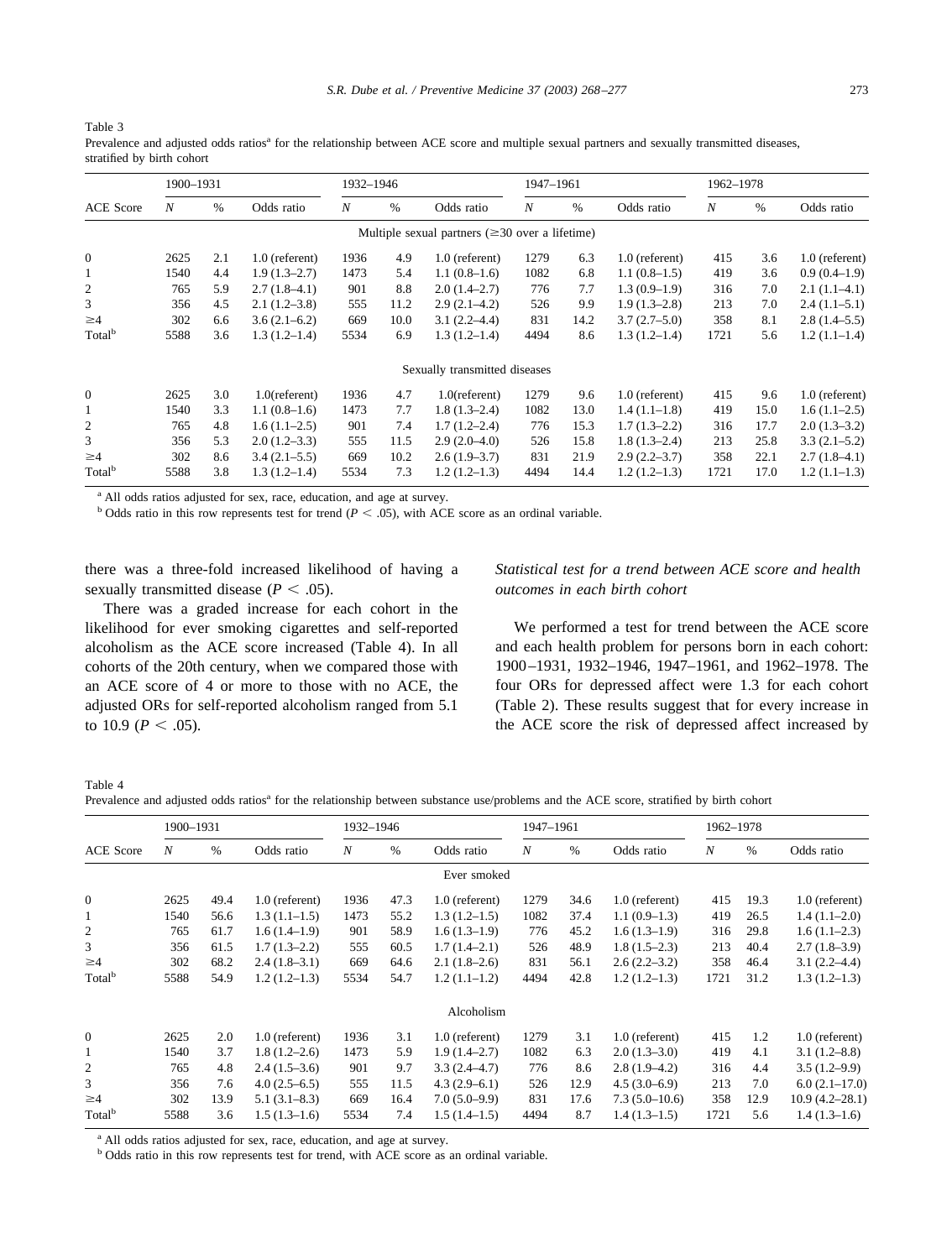30%. For suicide attempts, the ordinal ORs were 1.5 to 1.7; the risk of suicide attempts increased by 50–70% for every unit increase in the ACE score.

For multiple sexual partners and sexually transmitted diseases the ordinal ORs for the test for trend was between 1.2 and 1.3; a 20 to 30% increased likelihood for these two outcomes exists for every increase in the ACE score, in all four birth cohorts ([Table 3](#page-5-0)).

The test for trend showed a 20–30% increased risk for smoking and a 40–50% increased risk for self-reported alcoholism when examining all cohorts ([Table 4\)](#page-5-0).

There was no significant difference in the ordinal ORs between each of the four birth cohorts for any of the health problems that we examined. Thus, the test for trend assessed the strength of the relationship between the ACE score and health problems for each birth cohort; the overlapping 95% CIs indicated that there was no meaningful difference in these relationships according to birth cohort.

# **Discussion**

The risk of depressed affect, suicide attempts, multiple sexual partners, sexually transmitted diseases, ever smoking cigarettes, and alcoholism increased in a graded manner as the ACE score increased in each of four successive birth cohorts from 1900 to 1978. Furthermore, the strength of these graded relationships did not differ substantially or in a statistically significant manner *between* successive birth cohorts. The difference in the overall prevalence for health behaviors observed in each birth cohort is consistent with varied secular influences. However, the focus of the present analyses was to examine how increasing ACE scores affect the risk (adjusted OR) of these behaviors within successive birth cohorts. The remarkably consistent relationships between the ACE score and the risk of a variety of health behaviors and outcomes suggest that the mechanisms by which these stressful experiences exert their effect are resistant to, or unaffected by, the many and changing influences on health and behavior such as those that occurred throughout the 20th century.

The graded or "dose–response" relationship between the burden of ACEs and the risk of the six health outcomes for successive birth cohorts dating back to 1900 is consistent with emerging information about the neurobiological effects of early traumatic experiences on the developing brain of infants and young children. Neurological development during early childhood is the foundation on which experiences, positive or negative, are organized and processed. Home and family environments and the characteristics of the parents and persons to whom children are exposed are powerful determinants of emotional, behavioral, cognitive, social, and physiologic functioning later in life [\[42,43\].](#page-8-0) Specifically, child abuse and neglect can adversely affect the developing brain in ways that result in emotional, social, and cognitive impairments, increasing the risk for substance abuse, depression, suicide, and a variety of other problems [\[54–57\].](#page-8-0) Thus, the strong association in successive 20th century birth cohorts between the ACE score and the six health outcomes offers compelling evidence that the impact of ACEs on multiple types of health problems is a *consistent phenomenon* that may have its roots in the inherent biologic effects of traumatic stressors (ACEs) on the developing nervous system of children.

Physiological and anatomical changes in the brains of individuals who experienced childhood abuse are progressively being documented and provide biological plausibility for our findings. For example, Teicher et al. conducted electroencephalograms (EEGs) to measure limbic irritability [\[58\]](#page-8-0) and found the percentage of clinically significant brain-wave abnormalities to be higher among individuals who had a history of early trauma versus those who did not experience early trauma [\[58\]](#page-8-0). Magnetic resonance imaging (MRI) has revealed reductions in hippocampal volumes among severely sexually abused women and reductions in the intracranial and cerebral volumes among maltreated children compared to nonabused individuals [\[59,60\]](#page-8-0). Although the effects cannot be defined to any specific area of the brain, it has been shown that the limbic system, which is responsible for emotional response, is adversely affected. Studies such as these document the anatomic and functional neurological changes among persons who experienced one or more forms of abuse compared to nonabused individuals [\[54,58–60\]](#page-8-0). Because ACEs rarely occur in isolation [\[18,19\],](#page-7-0) the cumulative effect of multiple ACEs likely has an even more powerful negative effect on a young child's developing brain via repeated and/or chronic activation of the stress response. We speculate that in this scenario, the inherent human stress response [\[61\]](#page-8-0) and effects of the adrenal release of catecholamines and corticosteroids on developing neurons and neural networks may provide a biological explanation for these findings.

Other explanations for the strong and consistent relationships found between adverse childhood experiences and multiple health problems across birth cohorts may be that childhood abuse and neglect result in negative psychological and social consequences. For example, abuse and neglect in childhood were shown to be associated with poor self-esteem, conflicted relationships, and severe life events in adulthood, in turn, acting as risk factors for depression and other adverse health consequences [\[62\].](#page-9-0)

There are several potential limitations with retrospective reporting of childhood experiences and self- reporting of the outcome measures. In both cases, underreporting of ACEs and the health outcomes may have occurred. For example, respondents may have difficulty recalling certain events or may choose not to disclose health-related behaviors. Longitudinal follow-up of adults whose childhood abuse was documented has shown that their retrospective reports of childhood abuse are likely to *underestimate* actual occurrence [\[63,64\].](#page-9-0) Difficulty recalling childhood events likely results in misclassification (classifying persons truly ex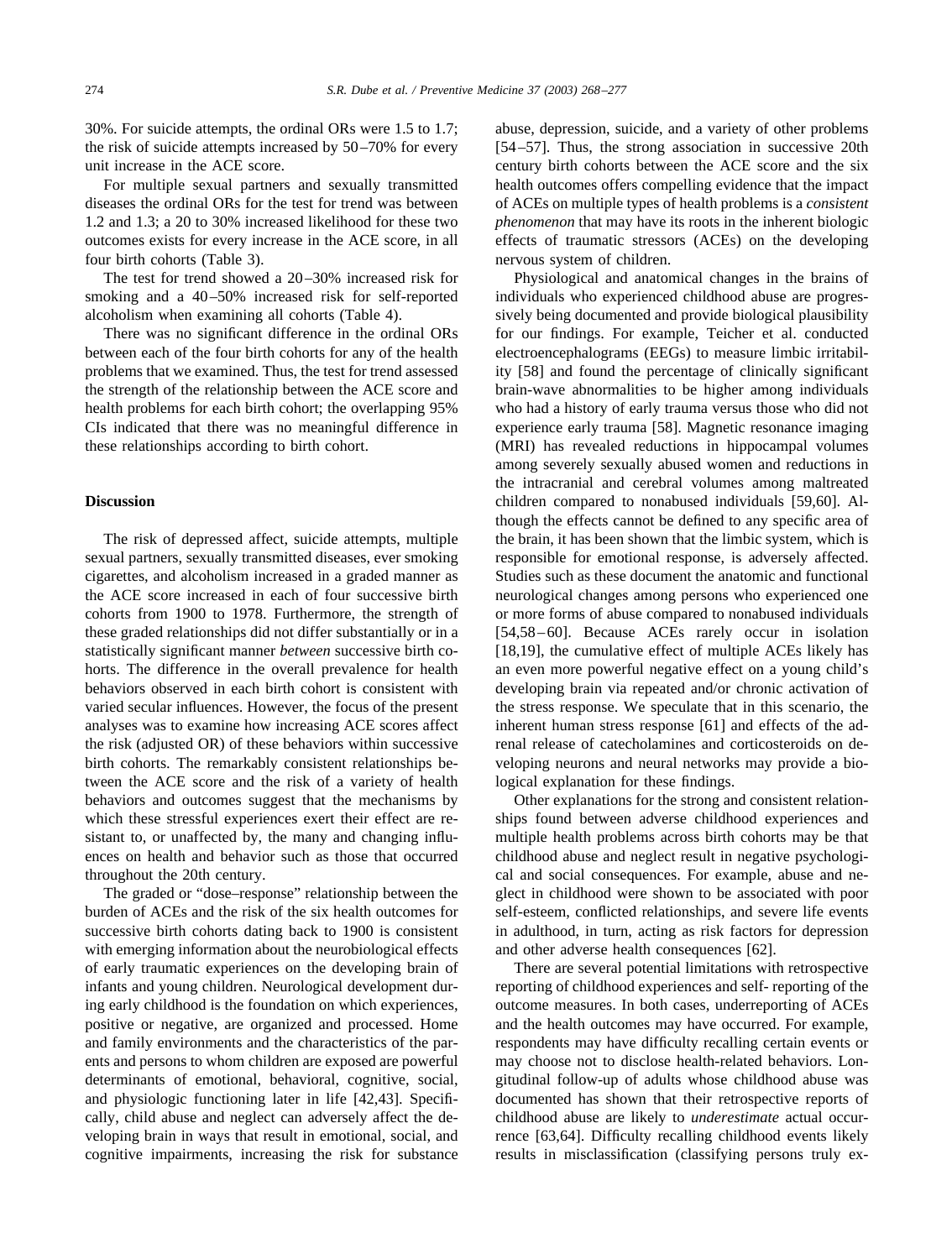<span id="page-7-0"></span>posed to ACEs as unexposed) that would bias our results toward the null [\[52\]](#page-8-0). Thus, this potential weakness probably resulted in underestimates of the true strength of the relationships between ACEs and the six outcomes we examined.

Our data cannot provide certainty about the temporal relationship between the exposure (ACEs) and the six health outcomes studied. For some respondents it is possible that the outcomes may have occurred before the ACEs. However, the majority of suicide attempts (68%) occurred during adulthood [\[25\].](#page-8-0) Alcoholism typically takes multiple years to become fully manifest [\[65\]](#page-9-0). Cumulating 30 or more sexual intercourse partners would likely require multiple years of sexual activity. Our assessment of depressed affect included a lifetime history, which makes it likely that most reports included problems with depressive disorders during adulthood. Based on the finding presented, future studies may be able to build on the knowledge about depressed affect by including detailed instruments that focus on the assessment of affective symptoms in adulthood. Finally, the median age of onset of smoking was in the late teens for all birth cohorts, making it likely that ACEs antedated the initiation of smoking for most respondents. Thus, for the six health outcomes studied it is likely that the ACEs occurred before the onset of the health problems.

The prevalence of childhood exposures we report is nearly identical to those reported in surveys of the general population. We found that 16% of the men and 25% of the women met the case definition for contact sexual abuse; a national telephone survey of adults in 1990 conducted by Finkelhor et al. using similar criteria estimated that 16% of men and 27% of women and had been sexually abused [\[66\]](#page-9-0). As for physical abuse, 28% of the men from our study had experienced this as boys, which closely parallels the percentage found (31%) in a recent population-based study of Ontario men that used questions from the same scales [\[67\]](#page-9-0). The similarity of the estimates from the ACE study to those of population-based studies suggests that our findings are likely to be applicable in other settings.

Our data offers compelling evidence that behaviors known to increase the risk of chronic diseases have had their origins in childhood regardless of the changing influences of the 20th century. Recent findings from the neurosciences provide biologic plausibility for both the "dose–response" relationship of the ACE score to health outcomes and the apparent "immunity" of this relationship to powerful and varied secular influences on health and behavior. Studies that have shown the social and psychological consequences due to the effects of early adverse experience also support our findings. This information challenges the disciplines of medicine and public health to address both the primary prevention and secondary prevention of ACEs in the 21<sup>st</sup> century. Primary prevention of child abuse using early life family-based intervention has shown promise [\[68\]](#page-9-0). Because these experiences are common, early detection and intervention may be an effective means in preventing or mitigating the myriad sequelae of ACEs. Furthermore, educating health care providers about the long-term effects of early stressful or traumatic childhood experiences on adolescents and adults may increase their ability to help patients recover from the effects of these childhood experiences.

#### **References**

- [1] CDC. Ten great public health achievements—United States, 1900– 1999. Morbid Mortal Weekly Rep 1999;48(12):241–3.
- [2] CDC. Achievements in public health, 1900–1999: changes in the public health system. Morbid Mortal Weekly Rep 1999;48(50):1141-7.
- [3] Mckenna MT, Taylor WR, Marks JS, Koplan JP. Current issues and challenges in chronic disease control. In Brownson RC, editor. Chronic disease epidemiology and control. Washington, DC: APHA, 1998. p. 1–26.
- [4] U.S. Department of Health and Human Services. Healthy People 2010. 2nd ed. Understanding and improving health and objectives for improving health. 2 vols. Washington, DC: U.S. Government Printing Office, November 2000.
- [5] Singer M, Stopka T, Siano C, et al. The social geography of AIDS and hepatitis risk: qualitative approaches for assessing local differences in sterile-syringe access among injection drug users. Am J Public Health 2000;90:1049–56.
- [6] Thorpe LE, Ouellet LJ, Levy JR, Williams IT, Monterroso ER. Hepatitis C virus infection: prevalence, risk factors, and prevention opportunities among young injection drug users in Chicago, 1997– 1999. J Infect Dis 2000;182:1588–94.
- [7] McGinnis JM, Foege WH. Actual causes of death in the United States. J Am Med Assoc 1993;270:2207–12.
- [8] Anda RF, Williamson DF, Escobedo LG, Mast EE, Giovino GA, Remington PL. Depression and the dynamics of smoking: a national perspective. J Am Med Assoc 1990;264:1541–5.
- [9] Brodsky BS, Malone KM, Ellis SP, Dulit RA, Mann JJ. Characteristics of borderline personality disorder asssociated with suicidal behavior. Am J Psychiat 1997;154:1715–9.
- [10] Kingree JB, Thompson MP, Kaslow NJ. Risk factors for suicide attempts among low-income women with a history of alcohol problems. Addict Behav 1999;24:583–7.
- [11] van der Kolk BA, Perry JC, Herman JL. Childhood origins of selfdestructive behavior. Am J Psychiat 1991;148:1665–71.
- [12] Kendall-Tackett KA, Williams LM, Finklehor D. Impact of sexual abuse on children: a review and synthesis of recent empirical studies. Psychol Bull 1993;113:164–80.
- [13] Osofsky J D. The impact of violence on children. Future Child 1999;9(3):33–49.
- [14] Mullen PE, Martin JL, Anderson JC, Romans SE, Herbison GP. Childhood sexual abuse and mental health in adult life. Br J Psychiat 1993;163:721–32.
- [15] Heffernan K, Cloitre M, Tardiff K, Marzuk PM, Portera L, Leon AC. Childhood trauma as a correlate of lifetime opiate use in psychiatric patients. Addict Behav 2000;25:797–803.
- [16] Kendler KS, Bulik CM, Silberg J, Hettema JM, Myers J, Prescott CA. Childhood sexual abuse and adult psychiatric and substance abuse disorders in women: an epidemiological and cotwin control analysis. Arch Gen Psychiatry 2000;57:953–9.
- [17] Rohsenow DJ, Corbett R, Devine D. Molested as children: a hidden contribution to substance abuse. J Subst Abuse Treat 1988;5:129.
- [18] Felitti VJ, Anda RF, Nordenberg D, et al. Relationship of childhood abuse and household dysfunction to many of the leading causes of death in adults: The Adverse Childhood Experiences (ACE) Study. Am J Prev Med 1998;14:245–58.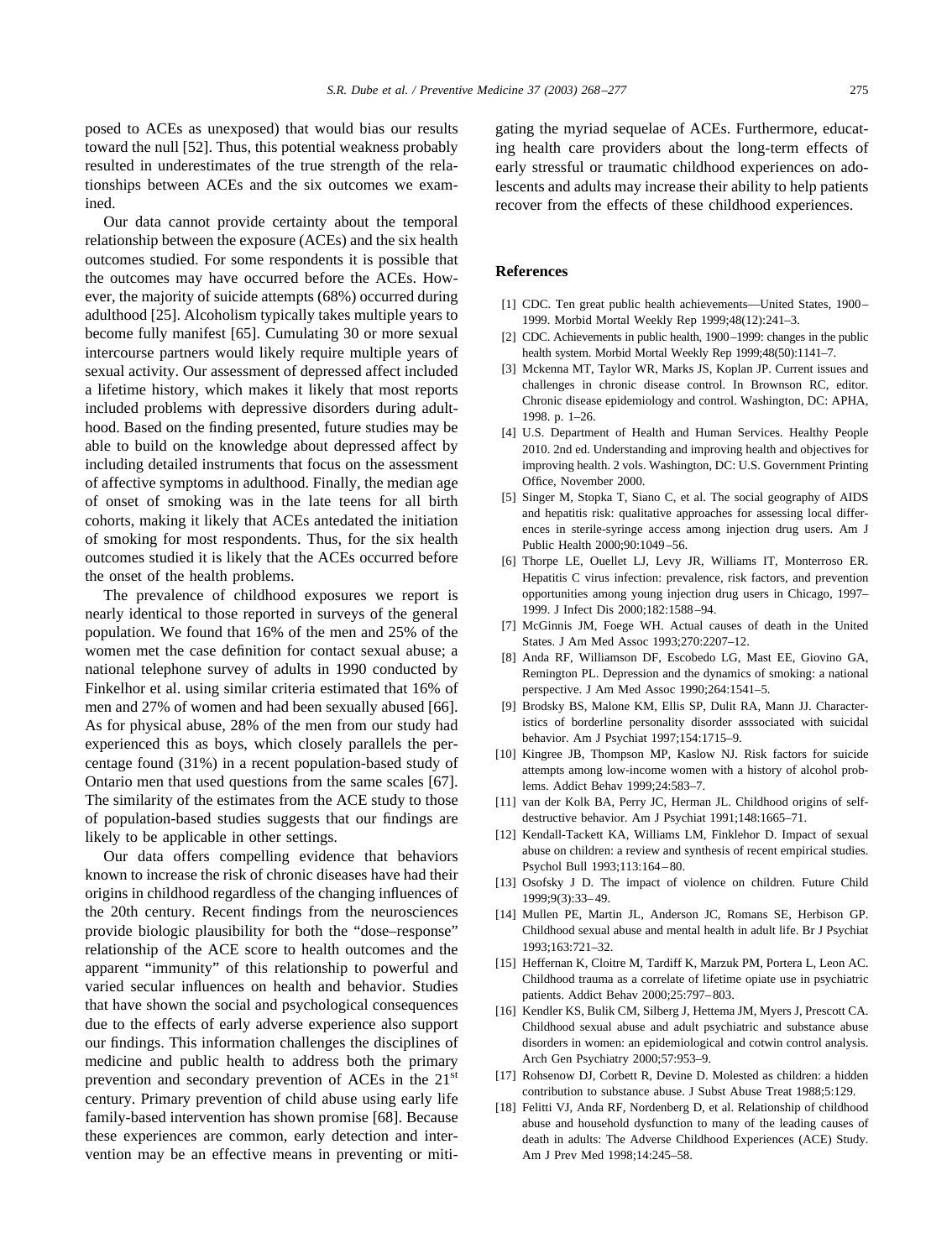- <span id="page-8-0"></span>[19] Anda RF, Croft JB, Felitti VJ, et al. Adverse childhood experiences and smoking during adolescence and adulthood. J Am Med Assoc 1999;282:1652–8.
- [20] Dietz PM, Spitz AM, Anda RF, et al. Unintended pregnancy among adult women exposed to abuse or household dysfunction during their childhood. J Am Med Assoc 1999;282:1359–64.
- [21] Hillis SD, Anda RF, Felitti VJ, NordenbergD, Marchbanks P. Adverse childhood experiences and sexually transmitted diseases in men and women: a retrospective study. Pediatrics 106:E11.
- [22] Anda RF, Felitti VJ, Chapman DP, et al. Abused boys, battered mothers, and male involvement in teen pregnancy. Pediatrics 2001; 107:E19.
- [23] Dube SR, Anda RF, Felitti VJ, Edwards VJ, Croft JB. Adverse Childhood Experiences and personal alcohol abuse as an adult. Addict Behav 2002;7:713–25.
- [24] Anda RF, Whitfield CL, Felitti VJ, Chapman D, Edwards VJ, Dube SR, Williamson DF. Alcohol-impaired parents and adverse childhood experiences: the risk of depression and alcoholism during adulthood. J Psychiat Serv 2002; 53: In press.
- [25] Dube SR, Anda RF, Felitti VJ, Chapman D, Williamson DF, Giles WH. Childhood abuse, household dysfunction and the risk of attempted suicide throughout the life span: Findings from Adverse Childhood Experiences Study. J Am Med Assoc 2001;286:3089 – 96.
- [26] Dube SR, Anda RF, Felitti VJ, Chapman DP, Giles WH. Childhood abuse, neglect and household dysfunction and the risk of illicit drug use: The Adverse Childhood Experience Study. Pediatrics, 2003; in press.
- [27] Kessler RC, McGonagle KA, Zhao S, Nelson CB, Hughes M, Eshleman S, Wittchen HU, Kendler K. Arch Gen Psychol 1994; 51:8 –19.
- [28] Twenge JM. The age of anxiety? Birth cohort change in anxiety and neuroticism, 1952–1993. J Pers Social Psychol 2000;79:1007–21.
- [29] Klerman GL, Weissman MM. Increasing rates of depression. J Am Med Assoc 1989;261:2229–35.
- [30] McIntosh JL. Generational analyses of suicide: baby boomers and 13ers. Suicide Life Threat Behav 1994;24:334–42.
- [31] Kessler RC, Borges G, Walters EE. Prevalence of and risk factors for lifetime suicide attempts in the National Comorbidity Survey. Arch Gen Psychiat 1999;56:617–26.
- [32] Diekstra RFW. The epidemiology of suicide and parasuicide. Acta Psychiatr Scand 1993;371(Suppl):9–20.
- [33] Olfson M, Marcus SC, Druss B, Elinson L, Tanielian MA, Pincus HA. National trends in the outpatient treatment of depression. J Am Med Assoc 2002;287:203–9.
- [34] Gillmore MR, Schwartz P, Civic D. The social context of sexuality: the case of the United States. In: Holmes KK, Mardh PA, Sparling PF, et al, editors. Sexually Transmitted Diseases. New York: McGraw–Hill, 1999.
- [35] Leigh BC, Morrison DM, Trocki K, Temple MT. Sexual behaviors of American adolescents: results from a U.S. national survey. J Adolesc Health 1994;15:117–25.
- [36] Michael RT, Gagnon JH, Laumann EO, Kolata G. Sex in America: A definitive survey, 1<sup>st</sup>. Boston: Little, Brown and Company, 1994.
- [37] Ruggles S. The rise of divorce and separation in the United States, 1880–1990. Demography. 1997;34:455–79.
- [38] U.S. Dept. of Health and Human Services. Tenth Special Report to the U.S. Congress on Alcohol and Health. Rockville, MD: Author, 1997.
- [39] Grant BF. Prevalence and correlates of alcohol use and DSM-IV alcohol dependence in the United States: results of the National Longitudinal Alcohol Epidemiologic Survey. J Stud Alcohol 1997; 58:464–73.
- [40] Giovino GA, Schooley MW, Zhu BP, Chrismon JH, Tomar SL, Peddicord JP, Merritt RK, Husten CG, Eriksen MP. Surveillance for

selected tobacco-use behaviors—United States, 1990–1994. Morbid Mortal Weekly Rep 1994;43(3):1–43.

- [41] U.S. Dept of Health and Human Services. Reducing Tobacco Use: A Report of the Surgeon General. Atlanta, Georgia: U.S. Dept of Health and Human Services, Centers for Disease Control and Prevention, National Center for Chronic Disease Prevention and Health Promotion, Office of Smoking and Health, 2000.
- [42] Perry BD, Pollard R. Homeostasis, stress, trauma, and adaptation-a neurodevelopmental view of childhood trauma. Child Adolesc Psychiat Clin North Am 1998;7:33–51.
- [43] DeBellis MD, Baum AS, Birmaher B, Keshavan MS, Eccard CH, Boring AM, Jenkins FJ, Ryan ND. A.E. Bennett Research Award. Developmental traumatology. Part I. Biological stress systems. Soc Biol Psychiat 1999;45:1259–70.
- [44] Edwards VJ, Anda RF, Nordenberg DF, Felitti VJ, Williamson DF, Wright JA. Bias assessment for child abuse survey; factors affecting probability of response to a survey about childhood abuse. Child Abuse Negl 2001;25:307–12.
- [45] Straus M, Gelles RJ. Physical violence in American families: risk factors and adaptations to violence in 8,145 families. New Brunswick, NJ: Transaction Press, 1990.
- [46] Wyatt GA. The sexual abuse of Afro-American and white American women in childhood. Child Abuse Negl 1985;9:507–19.
- [47] Schoenborn CA. Exposure to alcoholism in the family: United States, 1988. Adv Data 1991;205:1–13.
- [48] Anda RF, Chapman DP, Felitti VJ, Edward VE, Williamson DF, Croft JP, Giles WH. Adverse childhood experiences and risk of paternity in teen pregnancy. Obstet Gynecol 2002;100(1):37–45.
- [49] Burnam MA, Wells KB, Leake B, Landsverk J. Development of a brief screening instrument for detecting depressive disorders. Med Care 1988;26:775–89.
- [50] U.S. Dept. of Health and Human Services. Ninth Special Report to the US Congress) on Alcohol and Health. Rockville, MD: Author, 1997.
- [51] Clark W. Some comments on methods. In: Clark WB, Hilton ME, editors. Alcohol in America: drinking practices and problems. Albany, NY: State University of New York Press; 1991, p. 19–25.
- [52] Helzer JE, Burnam A, Mcevoy LT. Alcohol abuse and dependence. In Robins LN, Regier DA, editors. Psychiatric disorders in America: The Epidemiolgic Catchment Area Study. New York, NY: Free Press, 1991. 81–115.
- [53] Rothman KJ, Greenland S. Modern epidemiology. Philadelphia: Lippincott Raven, 1998.
- [54] Weiss MJS, Wagner SH. What explains the negative consequences of adverse childhood experiences on adult health? Am J Prev Med 1998;14:356–60.
- [55] Green AH, Voeller K, Gaines RW, Kubie J. Neurological impairment in maltreated Children. Child Abuse Neglect 1981;5:129–34.
- [56] Perry BD, Pollard RA, Blakely TL, Baker WL, Vigilante D. Childhood trauma, the neurobiology of adaptation and use-dependent development of the brain: how states become traits. Infant Mental Health J 1995;16:271–91.
- [57] Van der Kolk BA, Fisler RE. Childhood abuse and neglect and loss of self-regulation. Bull Menninger Clin 1994;58:145–68 1994.
- [58] Teicher MH, Ito Y, Glod CA, Andersen SL, Dumont N, Ackerman E. Preliminary evidence for abnormal cortical development in physically and sexually abused children using EEG coherence and MRI. Ann N Y Acad Sci 1997;821:160–75.
- [59] Stein MB, Koverola C, Hanna C, Torchia MG, McClarty B. Hippocampal volume in women victimized by childhood sexual abuse. Psychol Med. 27;951–9.
- [60] DeBellis MD, Keshavan MS, Clark DB, Casey BJ, Giedd JN, Boring AM, Frustaci K, Ryan ND. A. E. Bennett Research Award. Developmental traumatology. Part II. Brain development. Biol Psychiat. 1999;45:1271–84.
- [61] Selye H. The stress of life. New York: McGraw–Hill, 1976.